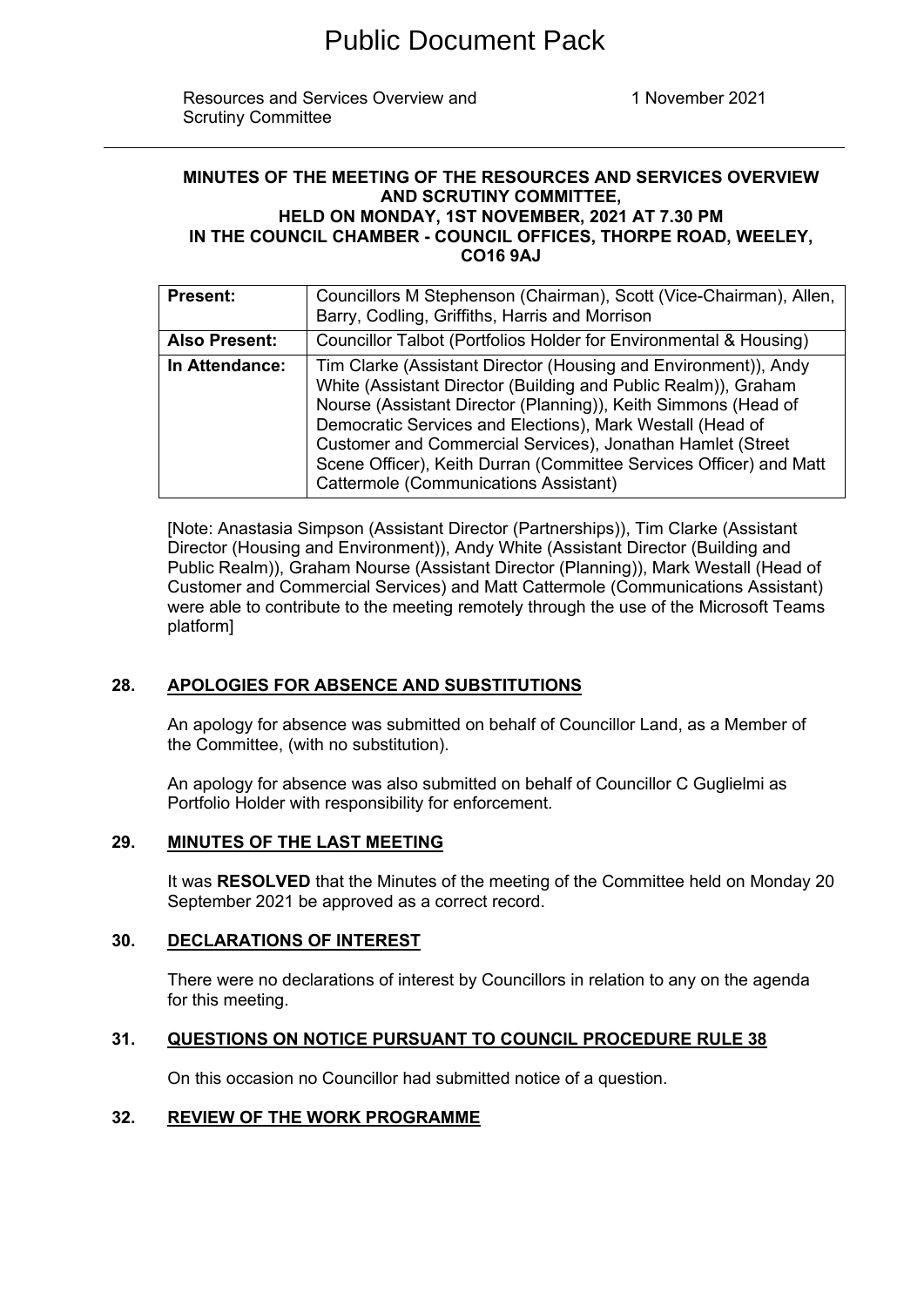The work programme of the Committee was circulated to it with the agenda for the meeting. At the meeting a proposed revised Work Programme was circulated addressing the issues previously approved (Minute 27 of 20 September 2021 refers) and providing for a review of the performance at the half year point against the key priority actions for 2021/22.

Further to the above, the Committee was invited to re-schedule the meeting to be held on 20 December 2021 and instead hold that meeting on 13 December 2021.

The Committee also had before it at the meeting, the scoping document for the Joint Scrutiny Panel to look at Economic Development and Growth. .

The Committee noted the contents of the report and **RESOLVED** to approve the changes set out and otherwise relayed to it (as set out at Appendix A to these Minutes). The Committee also **RESOLVED** to approve the scoping document for the Joint Scrutiny Panel to look at Economic Development and Growth (as set out at Appendix B to these Minutes)

## **33. REPORT OF DEPUTY LEADER, PORTFOLIO HOLDER FOR CORPORATE FINANCE & GOVERNANCE. - A.2 - TENDRING DISTRICT COUNCIL ENFORCEMENT**

The Committee had undertaken an enquiry into the Council's enforcement function as "Effective Enforcement and Regulation" was a priority in the Council's Corporate Plan 2020-24 (within the theme of Delivering High Quality Services).

To assist the Committee with its enquiry, the Committee received a report in the name of the Portfolio Holder for Corporate Governance and Finance. His report referenced the Corporate Enforcement Group (CEG) which had been formed in 2017 with a view to coordinating the enforcement response across the Council under the overarching Corporate Enforcement Strategy. The Group had had a number of iterations and the current membership comprised of Portfolio Holders, Directors, Assistant Directors and Senior Mangers within the Council with the aim to improve and develop the enforcement response across the Authority.

It was also reported to the Committee that all authorised Officers, when making enforcement decisions should abide by the Corporate Enforcement Strategy, and the supporting documented procedures, both within the appendices and departmental processes.

Enforcement enabled the Council to ensure rules were followed in a way that improved outcomes for residents in Tendring. The Council's investment and wide range of enforcement activity successfully helped to keep the District clean and tidy, supported high quality housing, kept people safe whilst travelling, and ensured better health.

The Council would exercise its regulatory activities in a way which was:

*"Proportionate – our activities will reflect the level of risk to the public and enforcement action taken will relate to the seriousness of the offence.*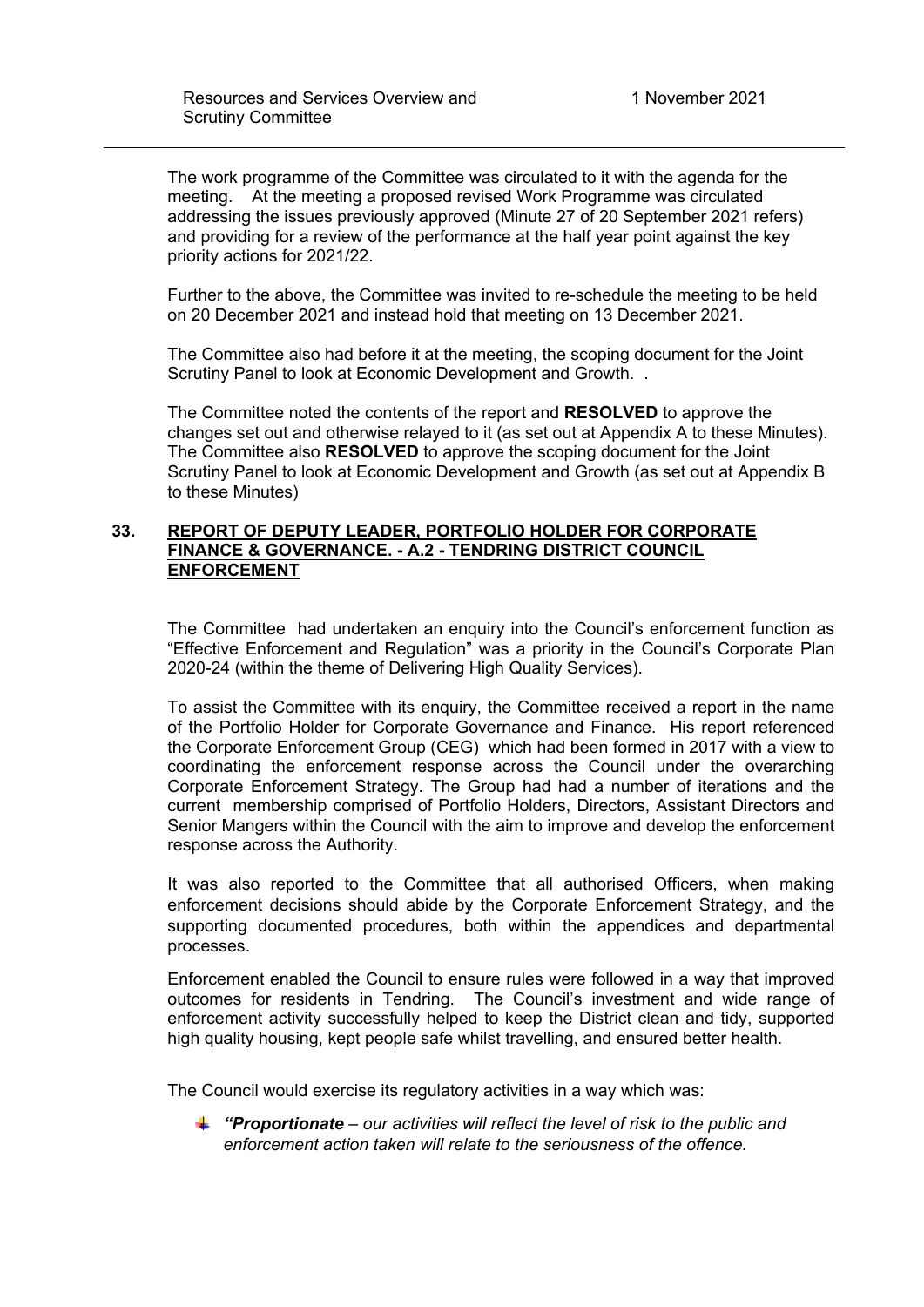- *Accountable – our activities will be open to public scrutiny, with clear and accessible policies, and fair and efficient complaints procedures.*
- *Consistent – our advice to those we regulate will be robust and reliable and we will respect advice provided by others. Where circumstances are similar, we will endeavour to act in similar ways to other local authorities.*
- *Transparent – we will ensure that those we regulate are able to understand what is expected of them and what they can anticipate in return.*
- *Targeted – we will focus our resources on higher risk enterprises and activities, reflecting local need and national priorities".*

The report had also provided an overview of training for officers to equip them to carry out their enforcement duties in accordance with the legislative requirements and the Corporate Enforcement Strategy. In addition, details of enforcement activity across the Council, including against fly tipping, littering, stray dogs, dog fouling, noise nuisance, situations prejudicial to health, filthy and verminous premises, pests, contaminated land, permitting of polluting processes, abandoned vehicles, regulated housing conditions in the owner occupied and privately rented housing (including in respect of the licensing of mobile home sites and houses in multiple occupation), enforcement of tenancy conditions and the collection of rent for those properties where the Council was the landlord, planning enforcement and anti-social behaviour (with partners).

In response to questions, Members were advised that the Council's Community Ambassadors had also been trained in issuing Fixed Penalty Notices for dog fowling, littering and fly tipping. Those Notices had been recently revised and re-produced.

After a short discussion it was **RESOLVED TO RECOMMENDED TO CABINET** that:

- 1. the protection of trees on land to be developed be considered with the view to seeking to prevent a loss of trees in sites that are approved for development,
- 2. Essex County Council be requested to plant a tree for each highway or other tree removed by it as close as possible to the site of the removed tree,
- 3. the Council looks at, in conjunction with Ward Councillors, the reintroduction of Perspex lamp post signs to reinforce the message about not dog fouling and the penalty for those that allow their dogs to foul,
- 4. the Council discuss again the relative advantage of deploying covert cameras as part of enforcement, particularly for those specific areas where there is reoffending, in order to identify those offenders,
- 5. the legal position be considered on the responsibility of those who sell fast food for litter that comes from the packaging provided by those who sell fast food,
- 6. the reasoning why there have been no FPN's issued in respect of breaches of the PSPO, dog fouling, fly-tipping and littering be shared with the Committee,
- 7. the Council uses social media and the press to make a push to highlight our Community Ambassadors, ASB case officer and Town Centre Officer, the powers they have and the tickets, fines they can issue.